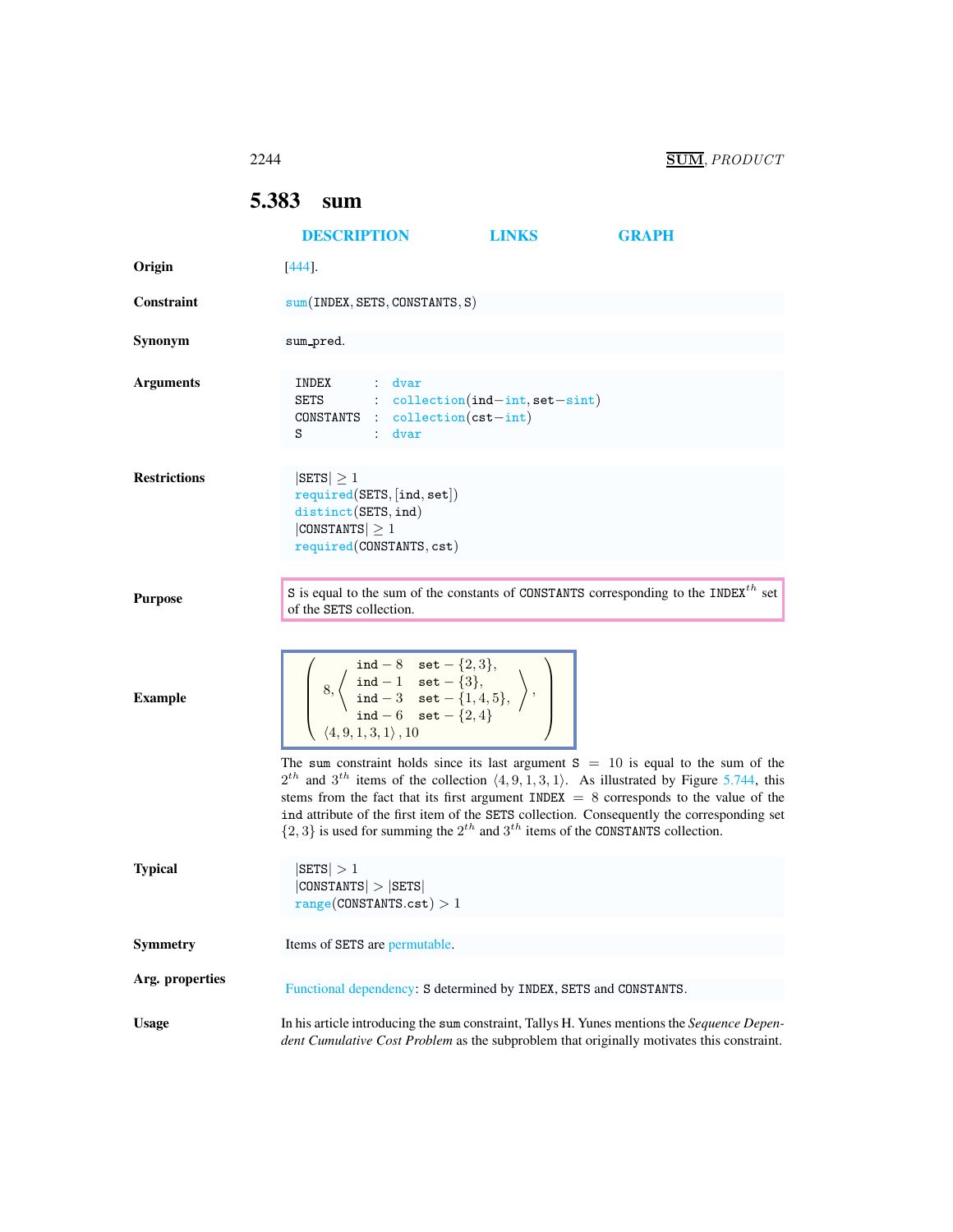

<span id="page-1-1"></span>Figure 5.744: Illustration of the correspondence between the arguments of the sum(INDEX, SETS, CONSTANTS, <sup>S</sup>) constraint in the context of the Example slot (from right to left,  $S = 10$  is equal to the sum of the constants 9 and 1 corresponding to the indices 2 and 3 of the set for which the ind attribute is equal to  $INDEX = 8$ )

<span id="page-1-0"></span>

| <b>Remark</b>   | The sum constraint is called sum pred in MiniZinc (http://www.minizinc.org/).                                                                                                                        |  |  |
|-----------------|------------------------------------------------------------------------------------------------------------------------------------------------------------------------------------------------------|--|--|
| Algorithm       | The article $[444]$ gives the convex hull relaxation of the sum constraint.                                                                                                                          |  |  |
| <b>Systems</b>  | sum pred in MiniZinc.                                                                                                                                                                                |  |  |
| See also        | common keyword: element (data constraint), sum_ctr, sum_set (sum).<br>used in graph description: in_set.                                                                                             |  |  |
| <b>Keywords</b> | <b>characteristic of a constraint:</b> convex hull relaxation, sum.<br><b>constraint type:</b> data constraint.<br><b>filtering:</b> linear programming.<br><b>modelling:</b> functional dependency. |  |  |
|                 |                                                                                                                                                                                                      |  |  |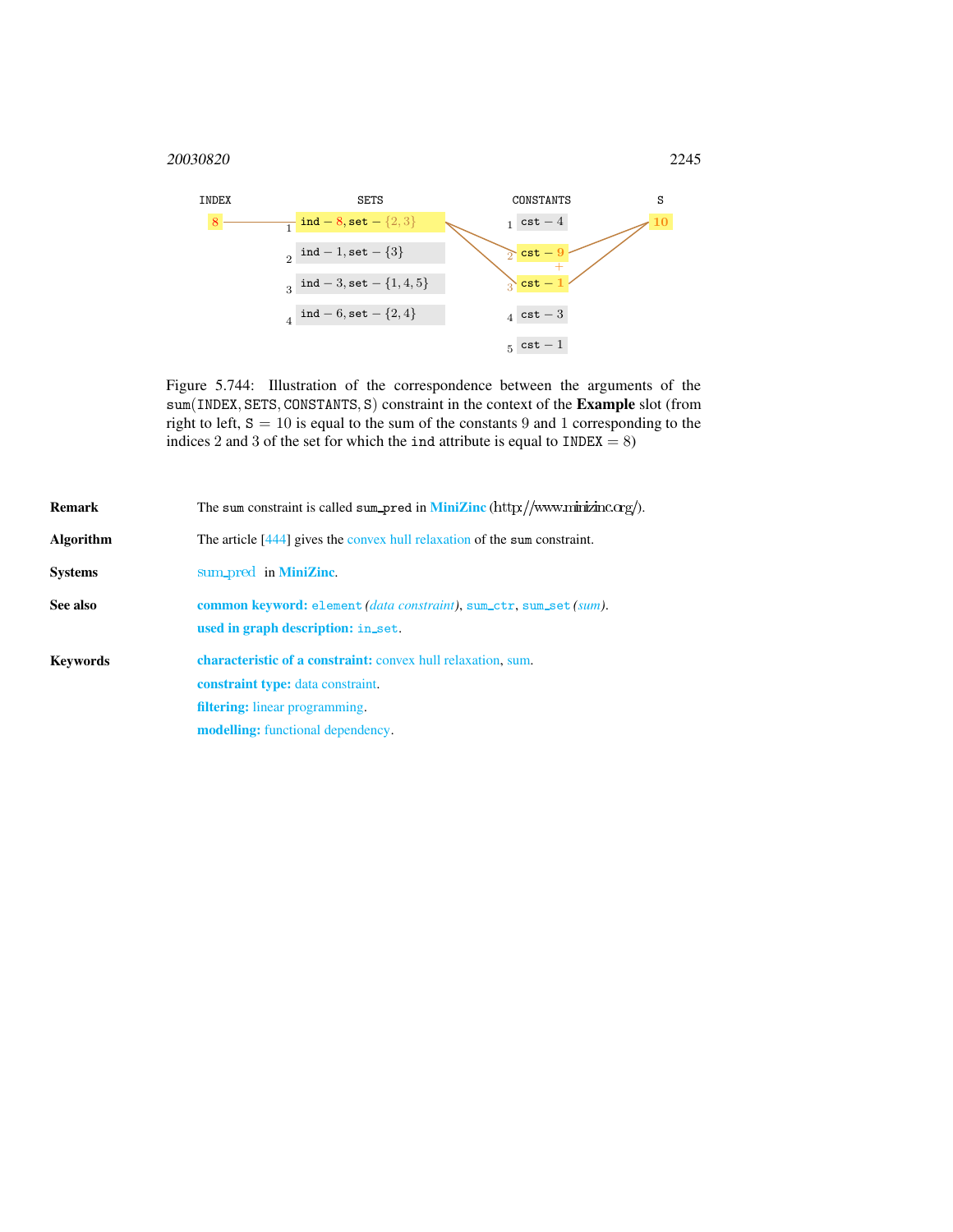<span id="page-2-0"></span>

| Arc input(s)        | <b>SETS CONSTANTS</b>                                                   |
|---------------------|-------------------------------------------------------------------------|
| Arc generator       | $PRODUCT \rightarrow collection(sets, constants)$                       |
| Arc arity           | $\dot{2}$                                                               |
| Arc constraint(s)   | $\bullet$ INDEX = sets.ind<br>$\bullet$ in_set(constants.key, sets.set) |
| Graph property(ies) | $SUM(CONTANTS, cst) = S$                                                |

Graph model According to the value assigned to INDEX the arc constraint selects for the final graph:

- The INDEX<sup>th</sup> item of the SETS collection,
- The items of the CONSTANTS collection for which the key correspond to the indices of the INDEX<sup>th</sup> set of the SETS collection.

Finally, since we use the SUM graph property on the cst attribute of the CONSTANTS collection, the last argument S of the sum constraint is equal to the sum of the constants associated with the vertices of the final graph.

Parts (A) and (B) of Figure [5.745](#page-2-1) respectively show the initial and final graph associated with the Example slot. Since we use the SUM graph property we show the vertices from which we compute S in a box.



<span id="page-2-1"></span>Figure 5.745: Initial and final graph of the sum constraint